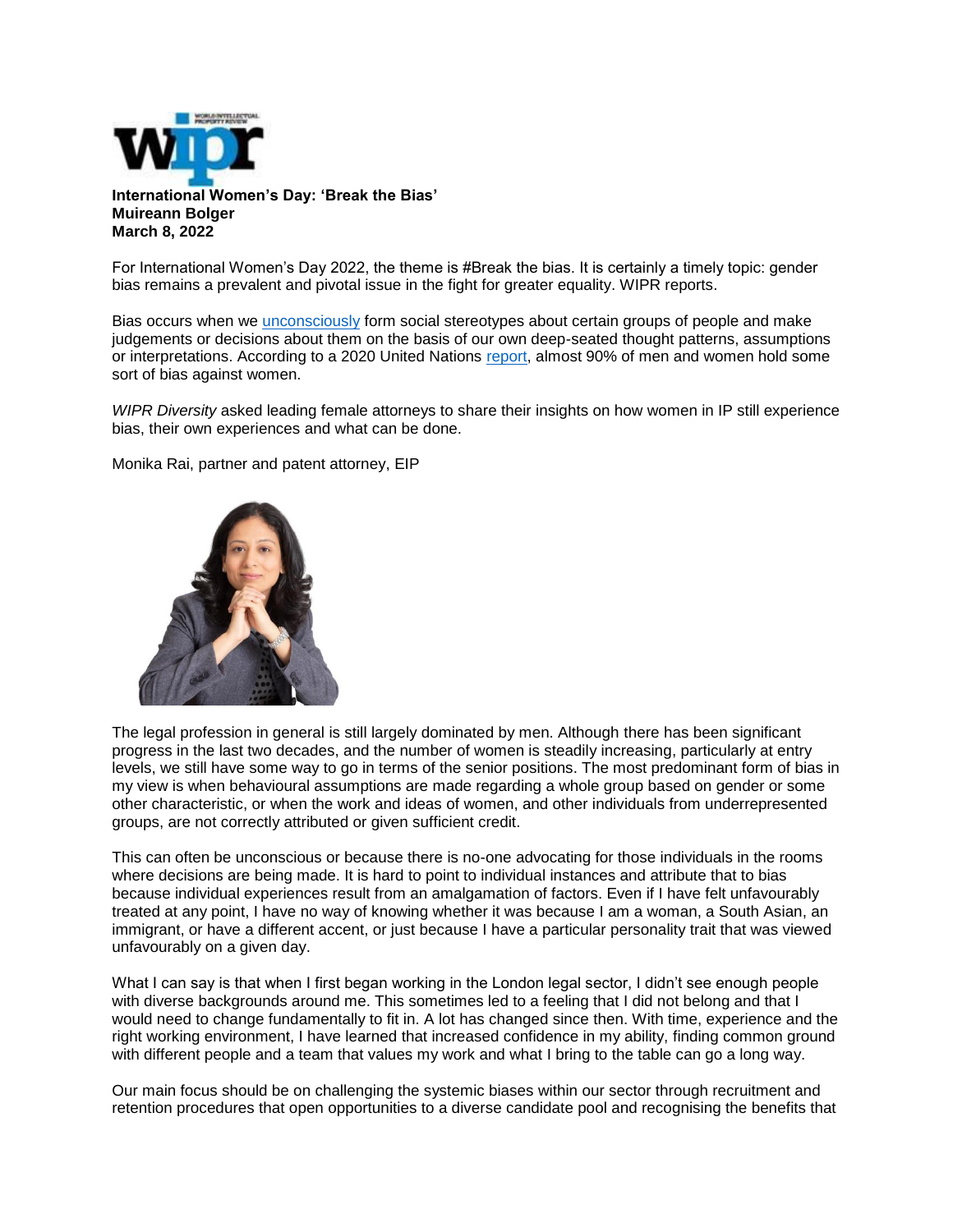different perspectives can bring to decision-making. In the legal sector, this is already being reflected by growing demand from clients to have more varied teams.

Tackling systemic biases does take time. In the meantime, we can all be diligent in recognising our worth, correctly attributing and recognising the work of women when we are in a room where decisions are being made and finding common values that unite us with our team members.

## **Christina Ondrick, principal, McKool Smith**



**Women in IP experience bias in the same traditional ways they experience bias in other career paths. Examples include bias relating to presentation style, prioritisation of a work/life balance, stage of life, and physical appearance.**

**Women attorneys still need often to prove themselves more and go above and beyond compared to their white male counterparts due to bias rooted in the fact that many people think of a white man when they think of a good lawyer.**

**Women continue to be judged by their presentation style. For example, women with a "take charge" personality are often viewed as too aggressive and strident, whereas men with similar traits are seen as strong leaders.**

**Conversely, women with a soft presentation style are often perceived as weak and not charismatic enough to be leading lawyers or zealous advocates for the client. A woman's prioritisation of work/life balance still raises questions about commitment and competence. It also presents a Catch-22 for some women who work long hours, leading to perceptions about their being uncommitted or uninterested mothers.**

**It is to be hoped that the transition to flexible work schedules and remote work that we have experienced over the COVID-19 pandemic will alleviate some of the pressures and biases that result from motherhood.**

**Women are judged more critically on their physical appearance and attire than their male counterparts. Bias regarding appearance tends to impact perceptions on competence, with deviations from the woman lawyer stereotype leading to conclusions of lesser competence.**

**A few years ago, after having practised for many years, becoming a partner in a large, well-known international law firm, and trying many cases, I attended a hearing in a patent case with a male partner.**

**The judge remarked how pleased he was to see a junior attorney at counsel's table and to see an associate receiving courtroom opportunities.**

**I am embarrassed to admit that I did nothing to correct the perception. But afterwards, I made sure to introduce myself as a partner from my law firm. I never thought I would need to do something**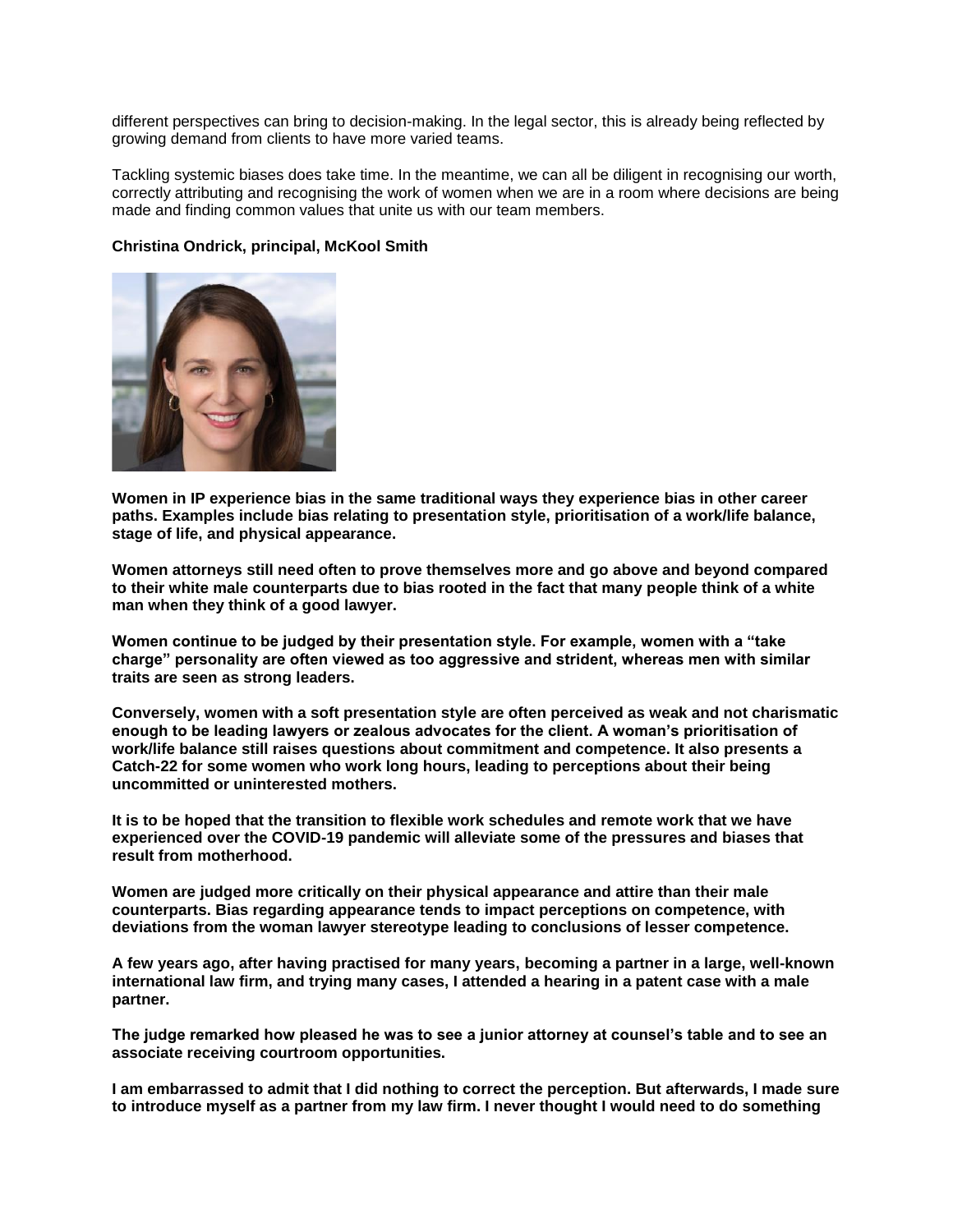**like that so far into my career. Bias is a complex problem. Creating awareness in ourselves and having candid conversations with others can go a long way in making sustained change. Bias can be tackled with a more open mindset on an individual-by-individual basis.**

**Everyone needs to understand that they may have not only expressed bias but also unconscious and implicit bias. Approaching bias issues in this way will allow for productive candid conversations where people can share perceptions, feelings and different viewpoints, generate awareness of potential workplace concerns, and foster improvement and change.**

**When you see an injustice, stand up for others. Often the people who are on the receiving end of gender bias, including many in the legal profession, do not feel that they can stand up for themselves or do not have the skills to speak out to combat the bias they face.**

Cecilia Sanabria, partner and partner-in-charge of diversity, equity, and inclusion at Finnegan



Women in IP, just as women in other areas of law, experience bias in a number of ways. If we think about women in patent law, for example, they are not thought of as having careers in science technology, engineering and maths (STEM) subjects.

In 2021, the US census noted that although women account for nearly half of the workforce in the US, they account for only 27% of STEM workers. As a result, women are sometimes assumed not to have highly technical or scientific backgrounds that are useful (and sometimes required) in the area of patents. As women, we have to work to correct those initial assumptions and biases.

As a Hispanic woman in IP I have experienced bias in my career. When I was a very junior attorney, I was mistaken for the court reporter during a deposition (despite having boxes of exhibits and sitting on the taking attorney chair). There have been several other instances since then, and realistically I suspect there will be more. Thinking of these instances as an opportunity, I like to leverage them to educate and address bias.

There are a number of ways we can tackle bias, including through formal and informal training in our various organisations, through town hall and other gatherings in our communities, and by addressing it when we see or experience it. Regardless of the means, the key is involving the entire team, community, organisation, etc, to have open and honest discussions about bias. Only then, will we be able to identify and address the issue.

Krista Vink Venegas, partner and co-leader of the IP life sciences practice at Morgan Lewis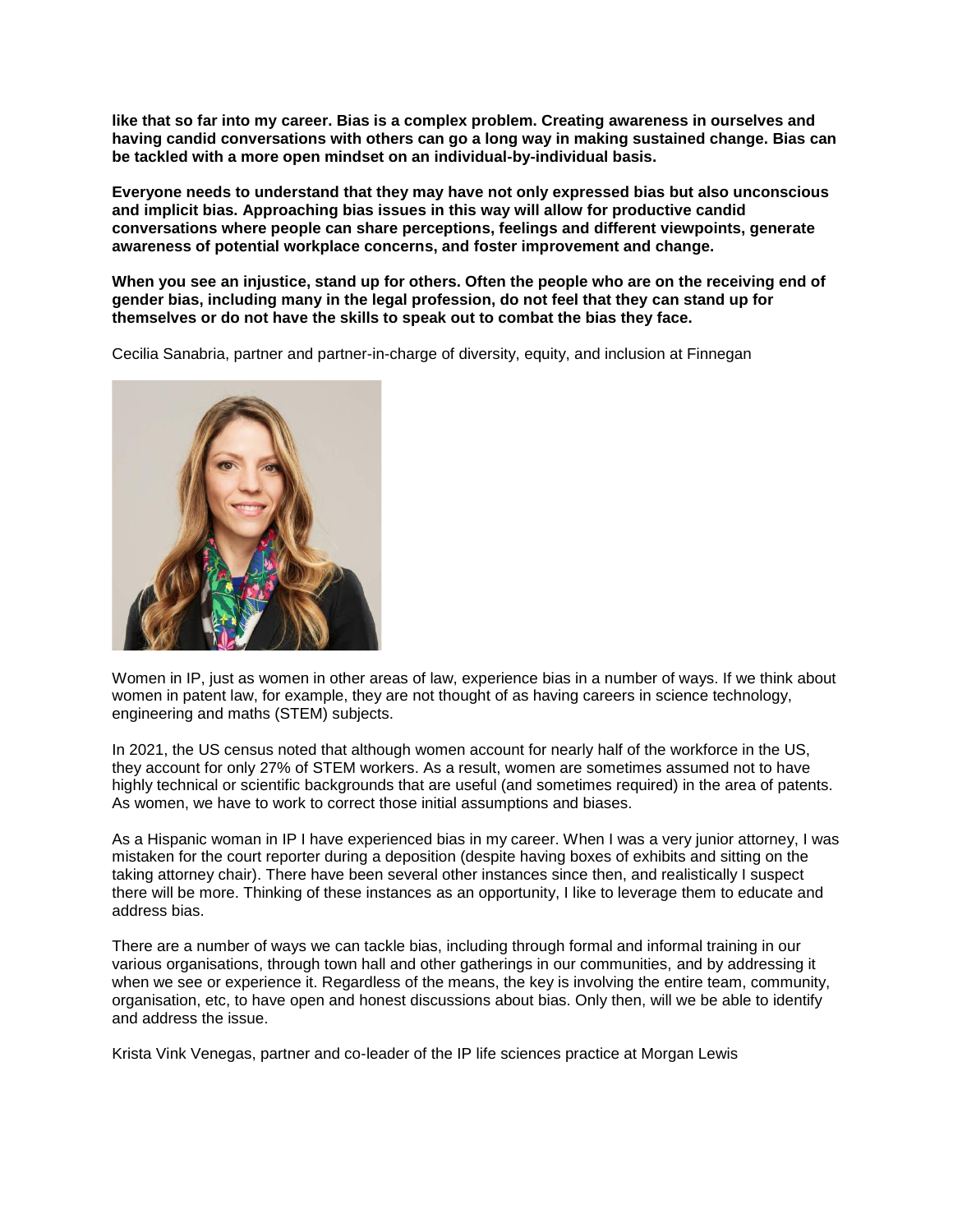

Academic and industry organisations are making steady progress in recruiting, retaining, and encouraging professional development and advancement of female innovators in these fields. The life sciences industry that I work in remains more gender-balanced but, and this is not unique to IP litigation, there are some who still view having one woman on a team as "sufficient" to create a diverse team.

My most successful teams are well-balanced in terms of gender and racial diversity and bring a range of talent, personal experiences, and perspectives that benefit our work for clients. To the extent I have experienced bias, it has not been overt.

I have had the good fortune of having excellent mentors, sponsors, colleagues, and clients throughout my legal career who have helped me overcome barriers where they existed. At Morgan Lewis, we have robust mentoring and sponsorship initiatives that connect women with allies at the firm, in and beyond the IP space, who help position them for more opportunities and, ultimately, success.

We tackle bias in a number of ways at Morgan Lewis, including through unconscious bias training and achieving measurable goals. Recognition of overt and more subtle forms of bias have opened the door to discussion and education of those in the position to best impact the careers of women in IP as well as other practices, including strong male sponsors.

Adoption of standards such as the Mansfield Rule allows organisations to measure their tangible progress.

Claudia Maria Zeraik, partner, Montaury Pimenta, Machado & Vieira de Mello Advogados



Bias is a battle to be tackled every day. Women experience bias when their work is undermined in the workplace by unequal pay, gender inequality or a hostile work environment. For women who have been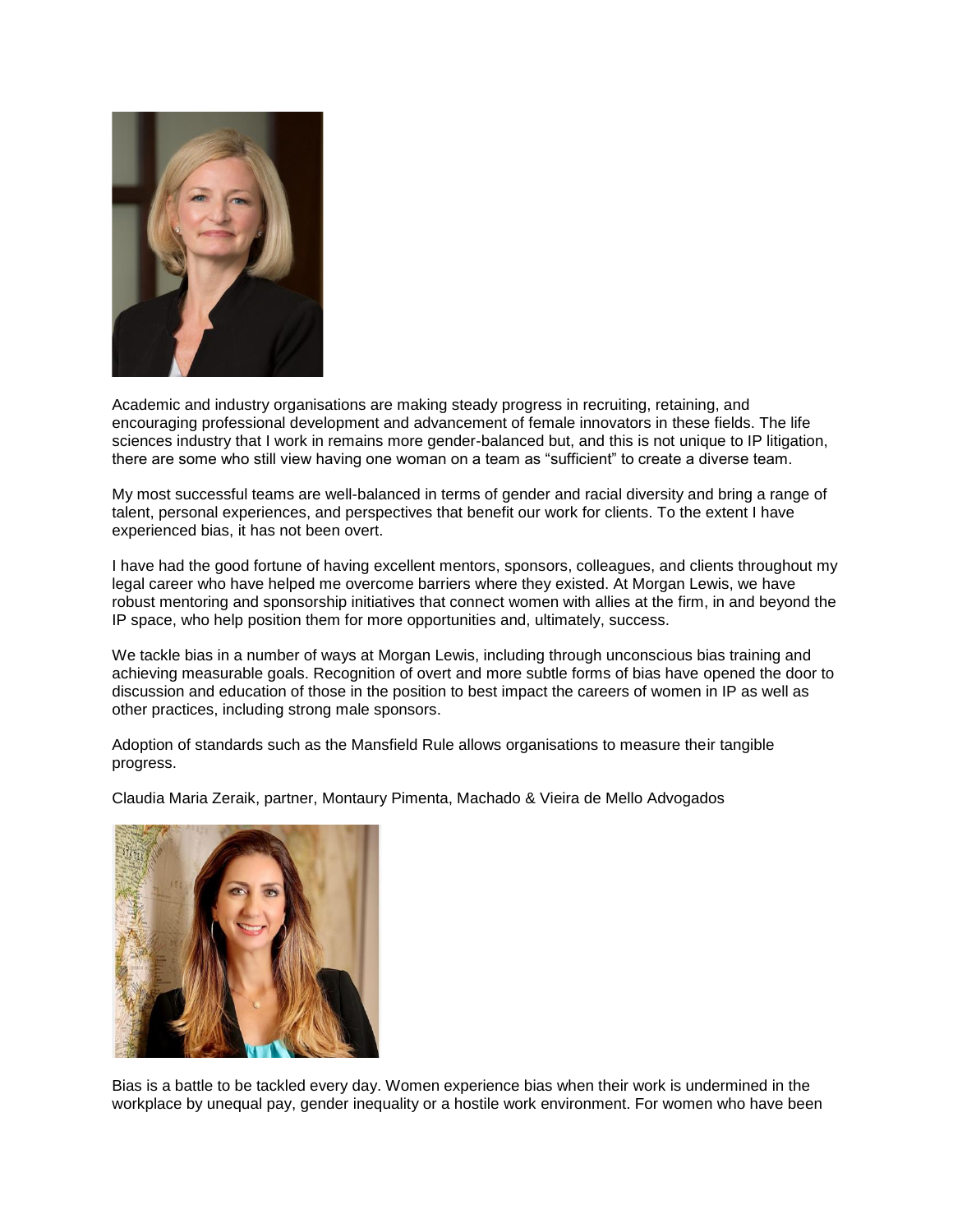working for the last 20 years it's impossible they have not experienced any bias in their career, even if it's unconscious and unintentional.

The world has changed a lot and is still moving towards a better environment at the workplace. We must fully acknowledge the reason it happens in order to address the problem and speak openly with the one who is undermining us. We need to talk incessantly about the problem of bias.

When detecting the problem at the workplace, we must promote discussions to raise awareness about the problem and find solutions and ways of coping with bias. Many have learned what it is to be an expert in our field, but we must also learn how to be inclusive with our peers. We need to build a supporting workplace environment by acknowledging behaviours that undermine and learn the skills required to make the needed change sustainable.

Alice Findlay, partnerships chair, Reddie & Grose



Unfortunately, women in IP still encounter discrimination and bias due to pregnancy and motherhood. There are gender biases rooted in the traditional work/family narrative, which views women as the primary caregiver. This creates hurdles for many women.

Often or not, it is the father's employer who is less flexible with childcare considerations, and this failure to sympathise with a couple's childcare balance piles extra responsibility on to the mother. While there has been great progression within IP firms to facilitate opportunities for working mothers, work is required on both ends of the spectrum to bring awareness to these biases and reduce the overall impacts.

At my first IP firm, I received vocal concerns from senior leadership about when I would become a mother, concerns that were not voiced to my male counterparts. Unfortunately, the concerns over female employees' parental status created a sense of hesitation within the firm when considering women for partnership.

This was reflected in the percentage of women working within senior roles. I also faced bias later in my career when I became the first female partner at the firm. Partners' names were always included in the header of the firm's paper using initials, but my name was written in full so that clients were aware that I was a woman. I look back at these incidents and I laugh in disbelief that I didn't challenge them at the time. But I felt that to progress in a male dominated industry, I had to accept these as unpleasant truths in order to 'get along'.

If IP firms want to create a more inclusive workplace, they must recognise the role their policies and culture play in causing bias and drive organisational change. Mitigating implicit bias requires deliberate action from all members within the firm, not just a chairman or executive board member. Ensuring that the firm's culture is empowering for everyone including and beyond the fee-earners will send the correct message firm-wide.